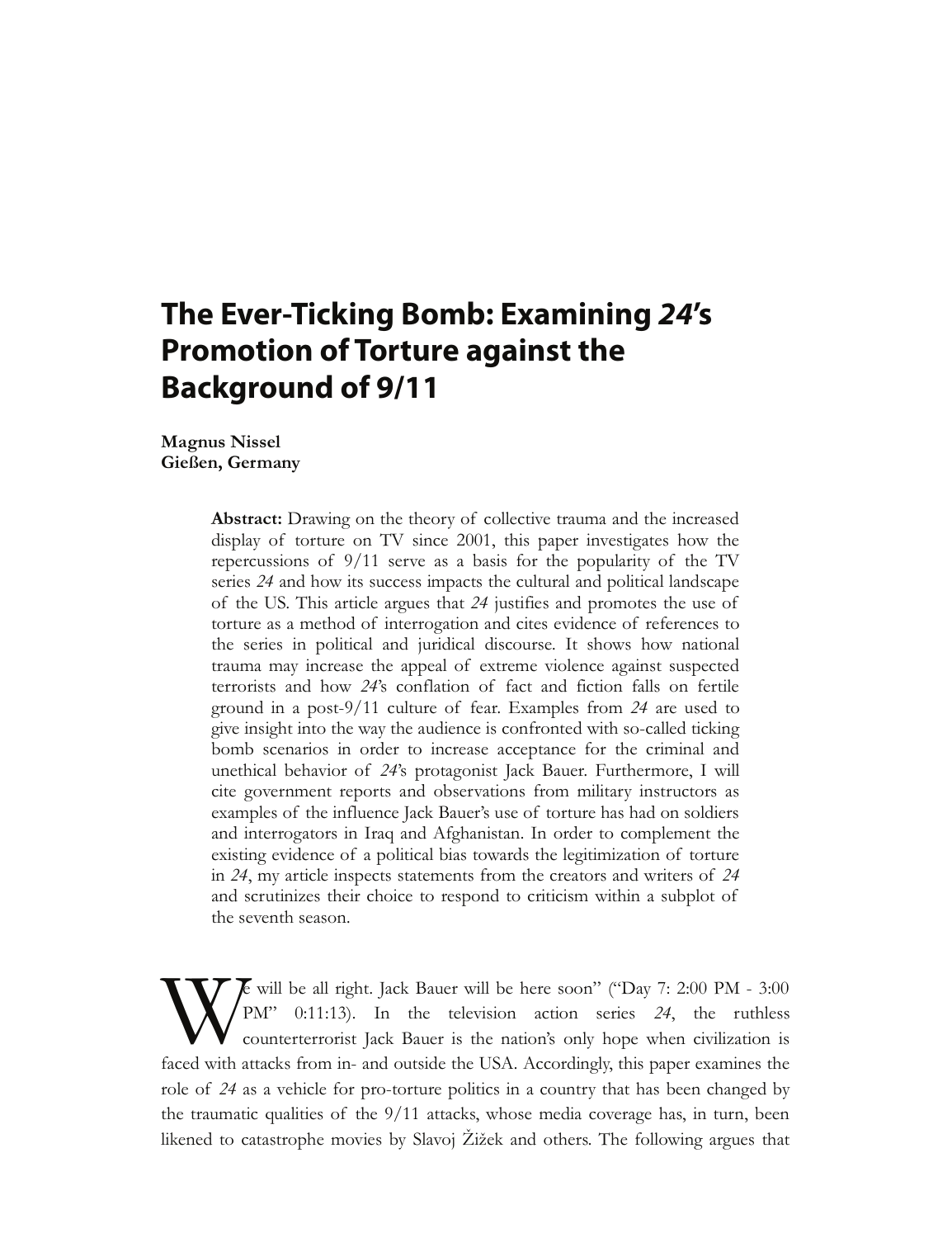national trauma and a rekindled fear of loss of control have been the perfect environment for a show that blurs the borders between reality and fiction. 24 mimics the aesthetics of real-time news broadcasting and combines them with a politically charged narrative to advocate unethical and illegal measures as the only solution to time-critical scenarios of extraordinary proportions. I will provide examples of the use of torture in 24 to illustrate the series' striking deviation from reality in the portrayal of torture by contrasting them with facts from real-life interrogation experts. Further, this article will include references to  $24$  by pro-torture activists to underline the intentionality of the show's bias. Finally, in a brief analysis of the seventh season, I will highlight how its producers attempted to discredit their critics within the framework of the show itself.

24's constant focus on time serves to heighten "the tension and anxiety of the race-against-time" (Furby 63) which the main characters face in each episode and season. Created by Joel Surnow and Robert Cochran, 24 was first broadcast in November 2001 and has been running for eight seasons at the time of writing. Each season of 24 describes a single day in the life of Jack Bauer, an agent of the fictional Counter Terrorist Unit (CTU). The show's title is in reference to the fact that each of the twenty-four episodes of a season again deals with a single hour of said day, giving the impression of everything occurring in real time (Chamberlain and Ruston 19). Episodes actually run for forty-two minutes on average, with commercial breaks filling the rest of the one-hour time slot. Incidentally, a digital clock is shown before and after each commercial break, implying that the plot has continued unseen during the advertisements. The same timer appears during the ending of each episode, counting down the remaining seconds to the next full hour and thereby linking the episodes. This effect is achieved both via the clock and through lines in the script in which characters comment on something happening—or having to happen—within the next hour or at a certain time of the day.

Since its premiere, the series's ratings have been a success. After a first season with an average of 8.6 million viewers per episode, the series's popularity has risen by several million during later seasons (Chamberlain and Ruston 13), reaching a peak of 13.78 million during the fifth season (American Broadcasting Company). This ongoing popularity shows the size of the possible audience that the rhetorics of 24 have, but can, of course, not be equated with the same level of support for its underlying political themes. As a cultural phenomenon that is prominently featured on weblogs and web sites, 24 maintains a balance between being mainstream and having a cult following (Peacock, "Introduction" 5), making it a particularly interesting object of analysis. Further indicators of 24's mainstream appeal are the existence of a spin-off video game and television movie as well as the large amount of 24-related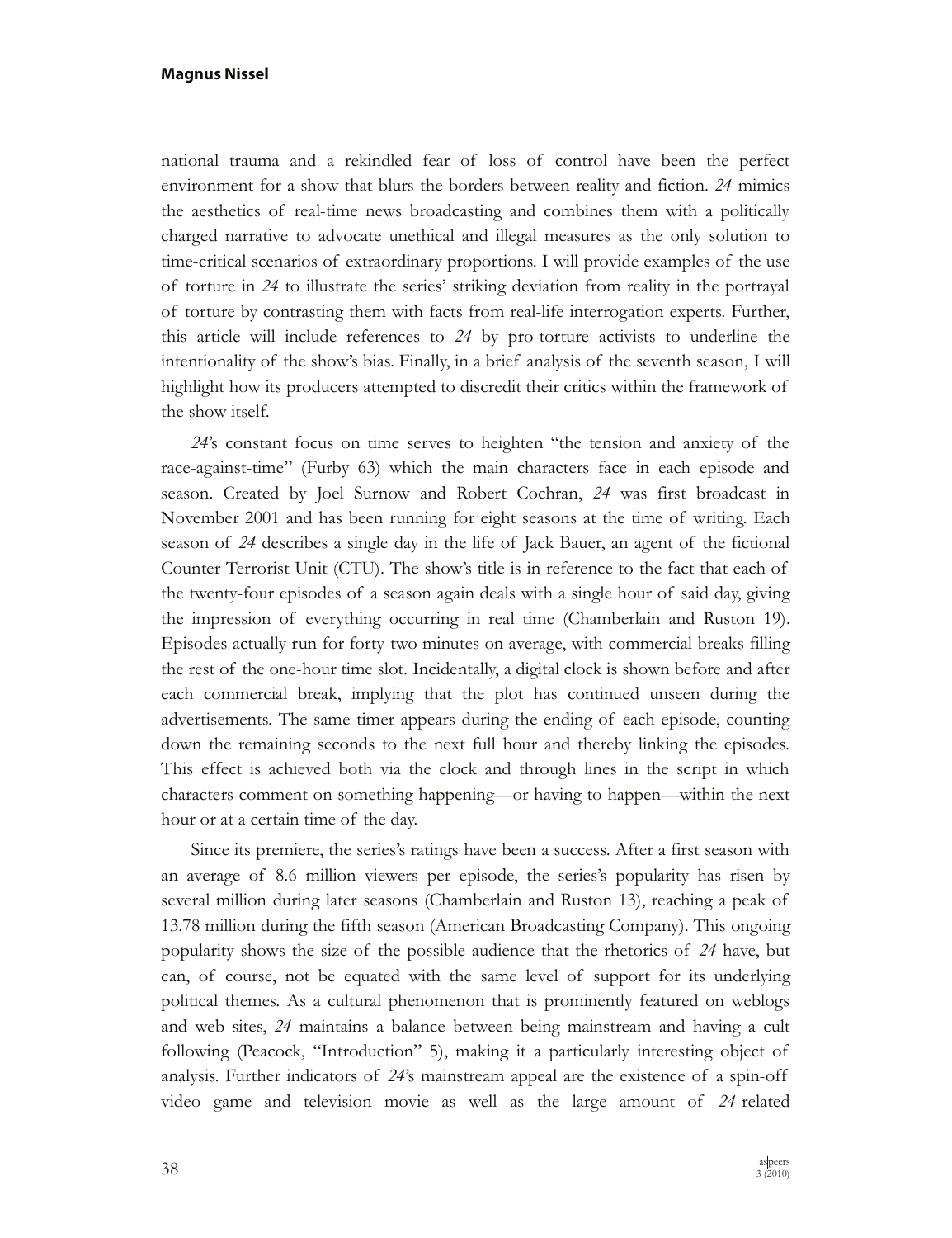merchandise, ranging from a self-help book titled 24 and Philosophy: The World According to Jack to energy drinks branded with the series's logo.

# THEORIES ON THE POPULARITY OF 24: COLLECTIVE TRAUMA AND THE **BLURRING OF LINES**

While the series's twenty-four-hour structure and its fast-paced, high-tech aesthetics can certainly be seen as a reason for  $24$ 's appeal, there seems to be another, more important variable to its success: The first season of 24 debuted shortly after the  $9/11$ attacks. In his essay "9/11 as a Collective Trauma," psychoanalyst Hans-Jürgen Wirth points out that the events of the September 11 attacks bear a close resemblance to popular scenarios in Hollywood movies that have "entertained, fascinated, and horrified" millions of viewers (14). Žižek comes to a similar conclusion, noting that the camera setups used for news coverage of the actual attacks were "reminiscent of spectacular shots in catastrophe movies" (11). In turn, 24 plays with "its status as a television programme" (Peacock, "24: Status" 26), using split screens and an on-screen digital clock known from live sports broadcasts or news programs (Chamberlain and Ruston 17). The first season of 24 was written and produced before  $9/11$ , but part of its success can be attributed to the fact that it plays on fears of the audience and satisfies an emergent desire for vindictive action. In his essay, Wirth argues that the attacks on the World Trade Center have left America in a state of collective trauma<sup>1</sup> and emphasizes that the lack of success in dealing with trauma can lead to a mental fixation on the events and can thereby nurture feelings of paranoia and aggression (37-38).

In a similar vein, Arthur G. Neal argues in National Trauma and Collective Memory: Extraordinary Events In The American Experience that a preexisting "culture of fear" (192) has been amplified and extended by the terrorist attacks and that security measures by the government and at airports have served as reminders of this perceived level of threat (192-93). He further states that a prolonged "sense of vulnerability leads to a preoccupation with defensive measures" (193). However, while personal trauma often correlates with feelings of isolation and stigmatization, collective trauma is a shared experience (4). This means that personal emotional distress caused by large-scale events such as  $9/11$  can be affirmed through contact with others. The resulting network of shared thoughts and personal feelings is described as the "collective

Trauma, according to Wirth, is "an experience of such intensity that it overwhelms the mind's 1 capability for dealing with it" (37).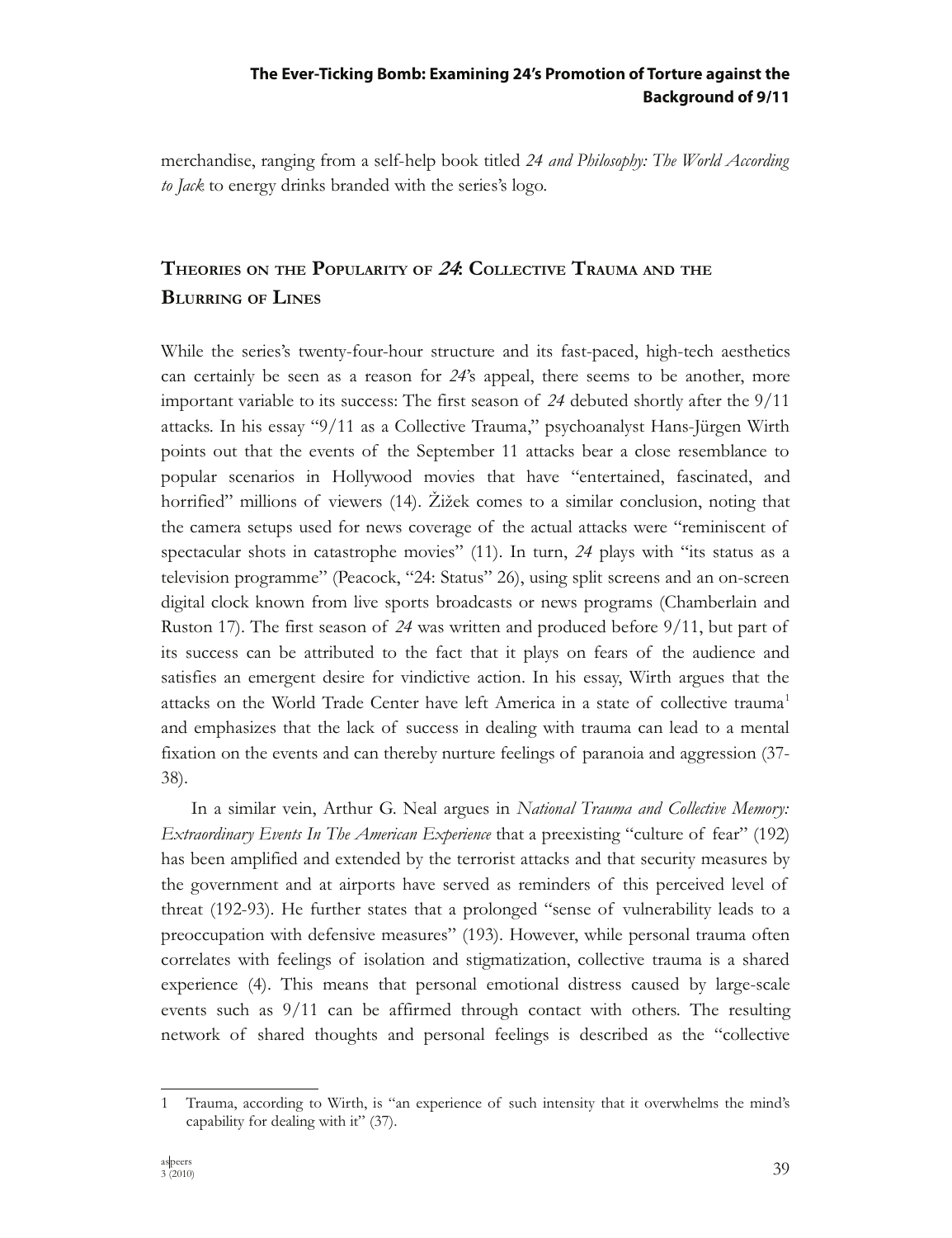consciousness" of a nation or culture (4). When strong emotions such as fear and anger become underlying parts of cultural and social life, trauma can have a lasting effect on dominant political and social attitudes (4-6).

In the case of 9/11, the trauma was experienced as a mediated event, since many witnessed the actual attacks only through television or the Internet. Unlike other traumatizing events in the past, modern technology facilitated a "rapid relay of information" (Neal 180), making 9/11 a visual and vivid experience that was emotionally intensified by the media's focus on heroic and patriotic acts in the context of  $9/11$  (179-80). Considering the heightened fear of terrorism after  $9/11$  as well as the similarities in presentation and content between catastrophe fiction and reality observed by Žižek and Wirth, possible traumatization makes the over-the-top plots of 24 both more believable and more appealing.

The intentionality of the connection between 24 and  $9/11$  is evidenced by creator Joel Surnow's open admission to exploiting the "paranoia that we're going to be attacked" (qtd. in Mayer) in later seasons. Additionally, 24's executive producer Howard Gordon suggests that, to some degree, 24 may be "an expression of our anger and our helplessness" (qtd. in Bauder). Since the traumatized civilian has feelings of anger but is unable to take direct revenge for  $9/11$ , Jack Bauer may serve as a proxy. The portrayal of torture and graphic violence towards terrorists in 24 may possibly scratch "that secret sadistic itch we consciously cannot dare to admit" (Howard 139).

All seasons of 24 are built around complex high-risk scenarios with strong time constraints. While countdowns and time-critical operations are common in the genre of thrillers as a way of generating suspense and keeping the audience hooked, 24 takes this concept to a new level. As the media watchdog group Parents Television Council points out, every season has an average of twelve such situations (qtd. in Lithwick). Similar to a live news report, the show is constructed around the concept of "assumed" liveness" (Peacock, "24: Status" 27) and enforces a feeling of urgency (26). This simulated immediacy and the background of a real-world disaster compliment each other and serve to blur the lines between reality and fiction. The "layering of talking heads, graphics and backdrops" (Chamberlain and Ruston 16) presents the fictional exploits of Jack Bauer much in the same way that news outlets have broadcast the traumatizing images of 9/11. Furthermore, the overwhelming feelings of fear and loss of control experienced during personal and collective trauma become valid in the scenarios of 24. In these, attacks are indeed followed up by further threats and government specialists are in charge of time-critical objectives, such as preventing a nuclear bomb from exploding in downtown Los Angeles (Howard 136) while the public remains unaware of the complete picture.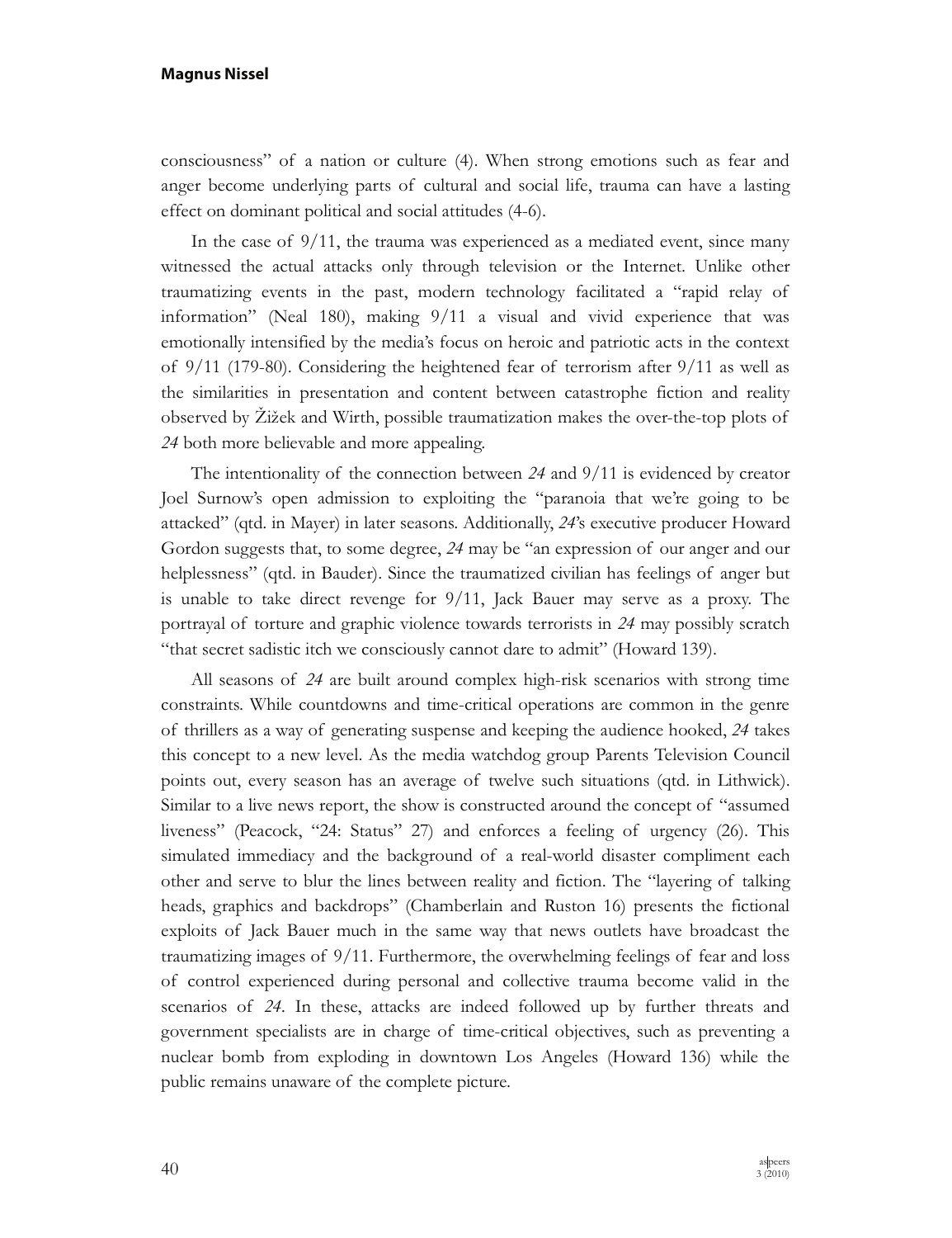# LEGITIMIZING TORTURE: THE PORTRAYAL OF TORTURE IN 24 AND ITS IMPACT ON POLITICS AND CULTURE

In 24, the fate of the world always rests on the shoulder of a single person: Jack Bauer. In order to overcome situations of impending doom, he acts in ways that are frequently unlawful, unethical, or both, but somehow he almost never fails to achieve the necessary results (Sutherland and Swan 119). In order to justify most of these actions—and in an effort to help distinguish protagonists from antagonists—a device, the so-called ticking bomb scenario, is employed.

The Association for the Prevention of Torture (APT), a nongovernmental organization based in Geneva, Switzerland, describes the ticking bomb scenario as "a hypothetical 'thought experiment' that is used to question the absolute prohibition of torture" (1). It is based on the assumptions that a planned attack will happen soon, will cause a high number of casualties, and can be reliably prevented by using torture techniques on suspects. Secondary assumptions brought up by the APT include that this situation is truly exceptional and that all other ways of preventing said attack will fail due to time constraints, while torture will yield the required information in time (4- $(10)$ .

This scenario is, of course, highly hypothetical since its assumptions are impossible to verify in real life. Both veteran US military interrogators and agents of the Federal Bureau of Investigation (FBI) have stated that torture as a means of interrogation is likely to result in unreliable information (Miller). It could take several weeks for suspects to "break," and, additionally, there is a high risk that they die or go into shock before any information can be gained (Miller). Often, there is no way to be sure that suspects actually have essential information, nor is there a way to prove that ethical means of preventing the attack are not feasible (Association for the Prevention of Torture 9-11). In the fictional world of  $24$ , in contrast, the ticking bomb scenario is genuine and the usually successful torture procedures are a matter of a few minutes. Unsurprisingly, the people behind the show are well aware of this difference. Creator Robert Cochran acknowledges that "[m]ost terrorism experts will tell you that the 'ticking time bomb' situation never occurs in real life, or very rarely. But on our show it happens every week" (qtd. in Mayer).

In addition to ticking bomb scenarios, 24 exploits the concept of 'states of exception' to rationalize the actions undertaken by Jack Bauer and his allies. Philosopher Giorgio Agamben describes a state of exception as a "suspension of the juridical order" (qtd. in Monahan 112) that, in turn, is not regulated by any laws. During states of exception, a government can attempt to justify almost any action, including the breach of civil rights, by portraying it as the only solution to an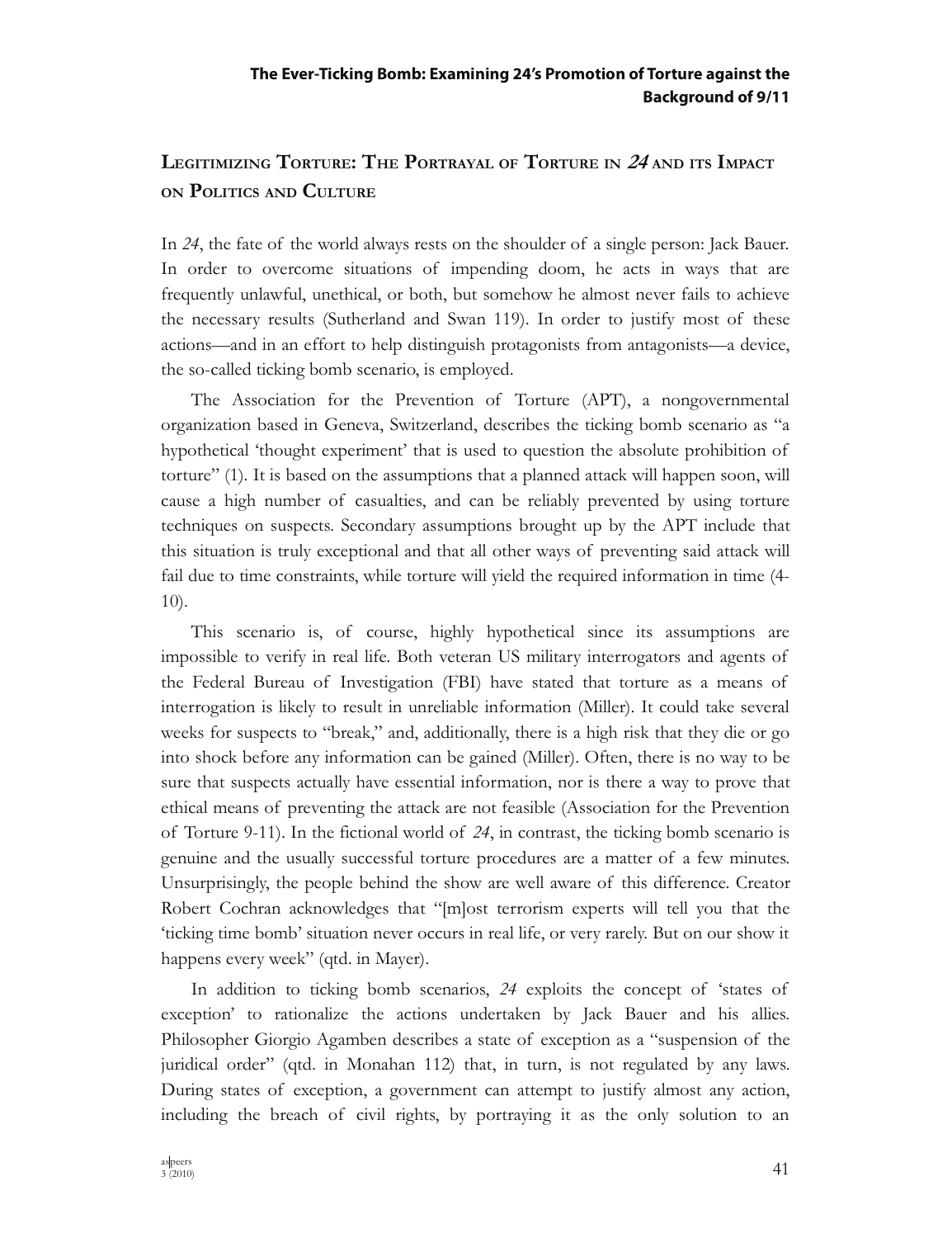overwhelming menace (Monahan 112). Fittingly, threats are absolute and numerous in the fictional world of 24. Assaults on the President and nuclear or biochemical attacks on US cities or military facilities follow each other in quick succession, with smaller or more personal disasters thrown in to create more complex plots (111). As these situations escalate, the perceived necessity for "radical intervention and individual sacrifice" (112) quickly becomes a moral imperative for Jack Bauer.

Throughout the series, Bauer fulfills this ideal of self-sacrifice for a utilitarian notion of a greater good, whose eventual future benefits often remain vague (Sutherland and Swan 127). For instance, he becomes voluntarily addicted to heroin in order to infiltrate a drug cartel in season three, watches his love interest's husband die while saving an informant in season four, and chooses rescuing the President over his family, which ultimately results in his wife getting killed in season one (Monahan 113; cf. Sutherland and Swan 127-28). When family members or love interests appear in the plot, they quickly become the source of tension and complications, enforcing the notion that the private sphere and personal well-being are prone to becoming casualties in the "twenty-four-hour danger" (Monahan 114) scenarios of 24. In the same way that many of these sacrifices can only be marketed to the audience as necessary and believable actions under the overwhelming threat of terrorism, "the suspension of the law [...] and the reduction of people to mere bodies that can be manipulated by the state" (110) are closely tied to the idea of states of exception. While the portrayed success of extreme measures is a striking deviation from reality, the rhetoric of states of exception and ticking bombs has strong ties to the political aftermath of 9/11.

During the George W. Bush administration, several laws regarding civil liberties were changed or simply transgressed due to a perceived state of exception after the 9/11 attacks (Caldwell and Chambers 105). For example, Caldwell and Chambers hint at a secret order signed in 2002 by then-President Bush (105-06) authorizing the National Security Agency (NSA) to "[monitor] the e-mail, telephone calls and other communications" of US citizens and foreign nationals (Eggen). This order was given despite the fact that domestic spying-outside narrow circumstances-has been prohibited by law (Eggen). Caldwell and Chambers go on to note that there has been "a variety of justifications for exceptional measures" after  $9/11$ , among them some practices that only recently became public (105). Several Republicans advocate this behavior by claiming that a supposedly evident state of war after the attacks serves to legitimize the empowerment of the President beyond the scope of law (106). As this kind of rhetoric has been part of the Bush administration's policy ever since  $9/11$ , it seems unreasonable to talk about a seven-year-long so-called national crisis as a state of exception, since such a situation can, by its very definition, only be temporary.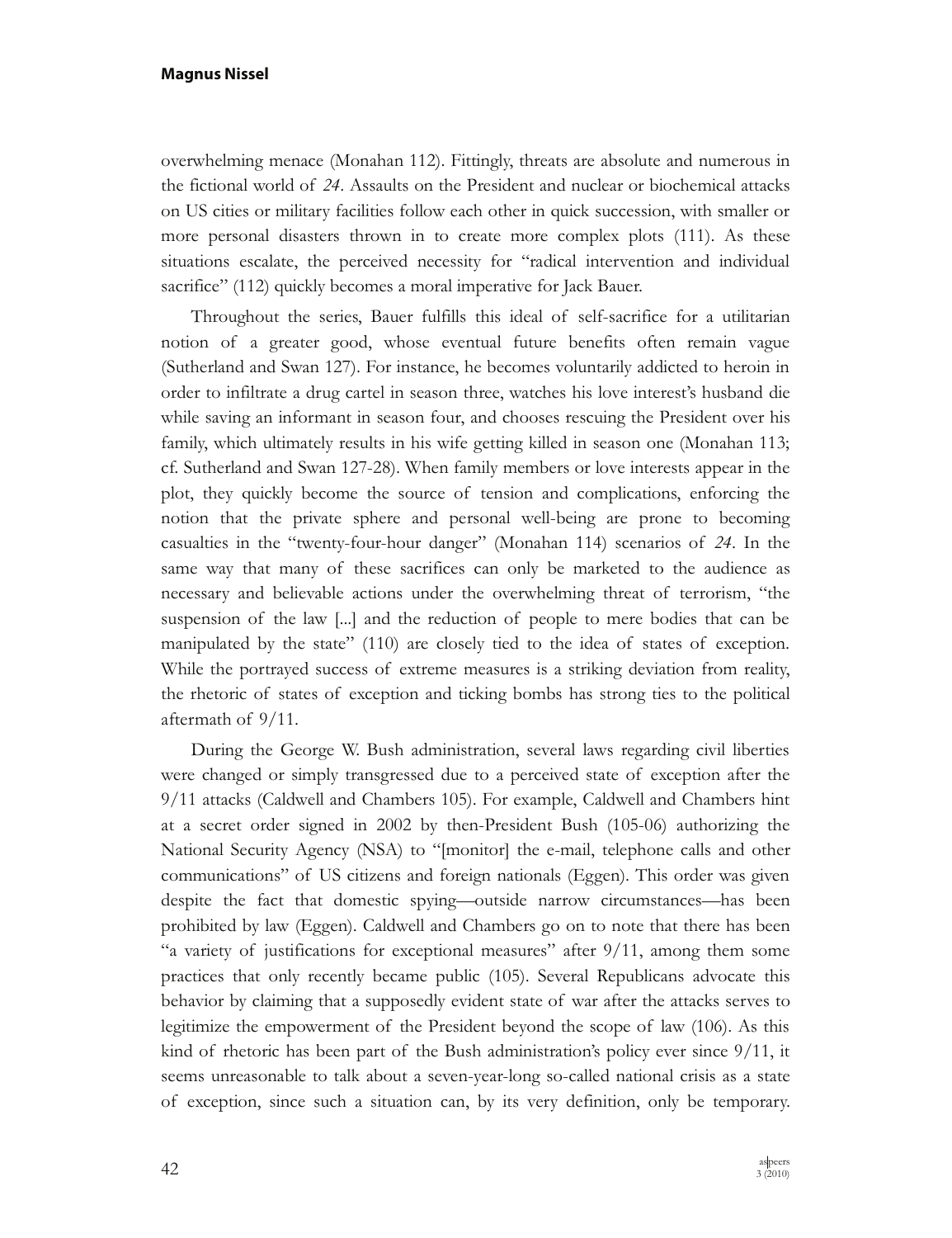While that is true in reality, the panic-filled days in the story line of 24 take this rhetoric to its extreme. By continuously depicting states of exception and ticking bomb scenarios, 24 evokes the illusion of an absolute battle of good against evil<sup>2</sup> in which the protagonists appear to be forced to transgress laws and moral conventions in order to prevent something even worse from happening (103-04).

One of the key methods used in 24 to achieve security is torture. Over the course of the first six seasons, more than eighty-nine scenes of torture were shown. With the exception of season seven, the general level of violence has gradually risen with each season (Danzig). In season four, the majority of episodes focus on torture in one way or another (Howard 137). The series's 'hero' alone has killed more than 185 people within six days, i.e. seasons one to six (Kruttschnitt), including several civilians and colleagues.<sup>3</sup> Since 9/11, the general display of torture on prime-time television has risen dramatically (Miller). According to the Parents Television Council, there were only 102 scenes of torture from 1996 to 2001, but that number rose to 624 between 2002 and 2005, with 24 showing more torture than any other television program (qtd. in Miller). This includes Jack Bauer torturing not only suspected terrorists but also innocent citizens (Howard 138). Additionally, these unethical and illegal activities are, at times, executed under official command. In one scene of season two, the torture of an NSA official is explicitly authorized by the President, although this radical decision is merely based on the suspicion that he might have information about a bomb (Caldwell and Chambers 104). In a similar scene during the third season, the President asks Jack Bauer to kill his supervisor at CTU, which he does without hesitating (Monahan 112).

In the fan community of 24, these extreme acts are debated. As web sites such as the *Jack Bauer Torture Report* show, there are fans that count, analyze, and discuss these torture scenes vividly. Apart from blog entries about episodes, the aforementioned site prominently displays a counter on its main page that shows consistently updated statistics of the number of people Jack Bauer has killed and tortured so far.<sup>4</sup> A web site called *Jack Bauer Kill Count* goes even further.<sup>5</sup> On this page, fans of the series have compiled a very detailed list of every person Jack Bauer has killed during 24, including estimates in case an explosion took out multiple people. This rather morbid site lists

<sup>2</sup> An image President Bush used himself in 2001 when speaking of a "crusade" against terrorism (Philps).

<sup>3</sup> Wiki 24 lists 227 on-screen kills by Jack Bauer between "Day 1" and "Day 7: 6:00 PM - 7:00 PM" ("On-Screen").

<sup>4</sup> According to the Jack Bauer Torture Report, season seven had Jack Bauer kill twenty-six people and torture four.

<sup>5</sup> This site has recently been removed, but an outdated version can still be found via the Internet Archive (VanLandschoot and Fuller).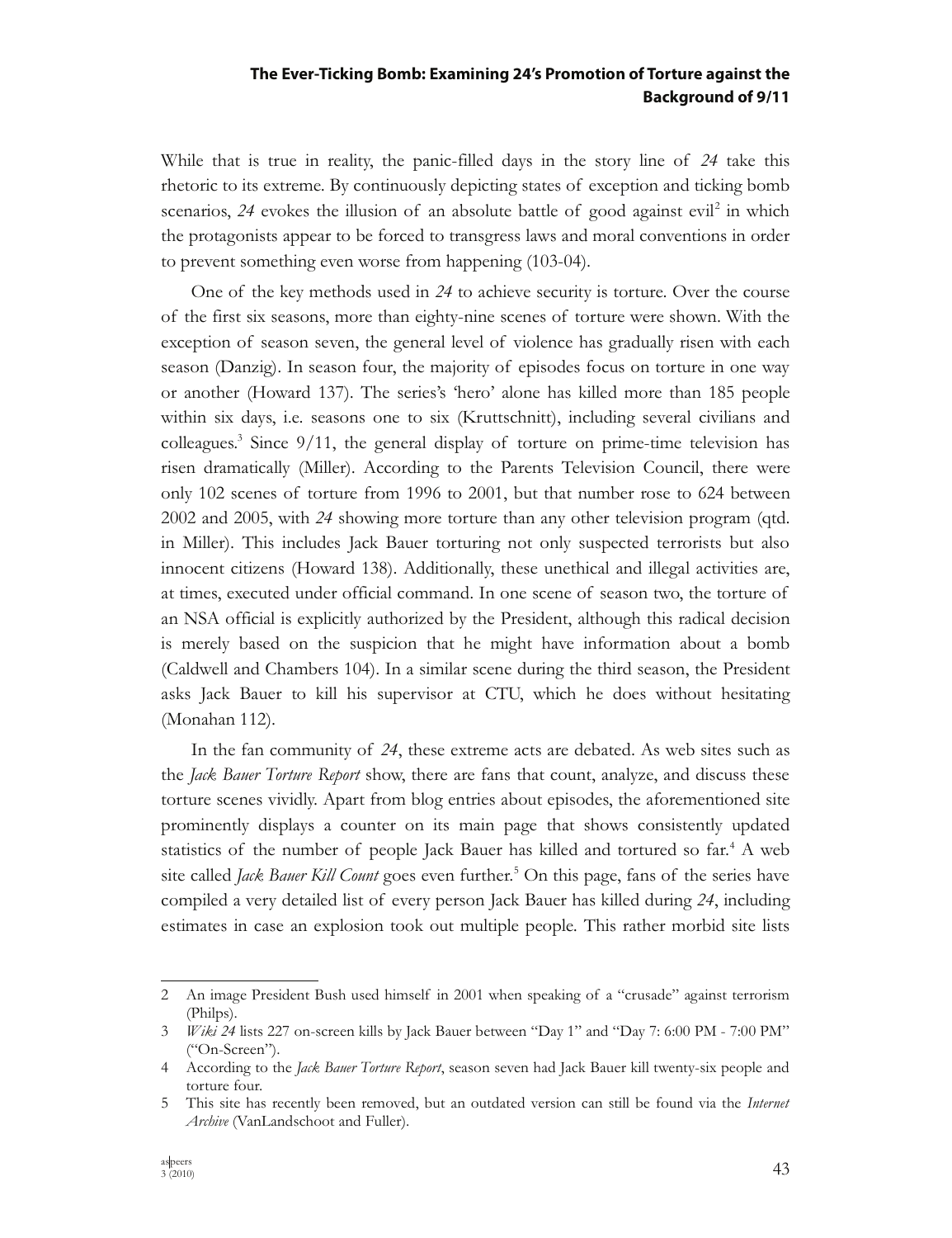the episode in which a murder takes place, the "[p]erson [p]erishing," and a description of the method or weapon used. Almost every entry is accompanied by a screenshot and a video clip taken directly from the corresponding scene in the episode. While these web sites certainly are extreme examples of devotion to the protagonist of 24, they are indicative of the fandom 24 has amassed.<sup>6</sup>

Jack Bauer's moral transgressions, which one would expect to "elicit a moral disquiet from the observing audience" (Sutherland and Swan 119), appear to be balanced by the fact that the viewer of the show experiences again and again that these questionable choices ultimately lead to the right results (119). The viewers usually know that a suspect "is guilty and harbors secrets" (Mayer) and they may therefore wish to see torture work successfully. After incidents such as  $9/11$  and the 2005 London bombings, 24 does not only continue to evoke similar situations, but also shows a convenient and reliable solution (Howard 143), which might appeal to what 24's executive producer Howard Gordon has called "the public's 'fear-based wish fulfillment" (qtd. in Howard 143). Showing torture as a very successful interrogation strategy can be seen as carrying a strong political agenda on its own. If only one incident of torture were to be responsible for the prevention of a potentially devastating terrorist attack in real life, advocates of "extreme interrogation measures" would argue that this was worth the ineffective ones (142).

This kind of affirmation in a show as popular as 24 facilitates the public discourse on the legitimacy of torture by proxy of casual conversations about  $24$ . In a similar vein, Monahan notes that the legitimization of transgressions of law through government agencies might be "increasingly normalised by entertainment programmes" such as  $24$ " (110). Unsurprisingly, this advocacy for torture is a focal point of the criticism the show has received. On the other hand, it may come as a surprise that a small group of experts from the US military are some of the most vocal critics. Surnow, who has sardonically called himself a "right-wing nut job," has mentioned that his show is very popular with the US military and members of the former Bush administration (qtd. in Mayer). As the criticism coming from the military proves, this popularity carries a negative influence. According to former US Army specialist Tony Lagouranis, many interrogators are young, relatively untrained, and frequently under pressure to extract information as quickly as possible (qtd. in Bauder). While questioning prisoners in Abu Ghraib and other facilities in Iraq, Lagouranis witnessed 24-esque mock executions as well as fellow interrogators copying strategies they had just watched on DVD (qtd. in Bauder). The fact that there is "no official doctrine

www.24-knives.com is another site of this type: It compiles all the brands and types of knives that 6 have appeared on the show (Müller).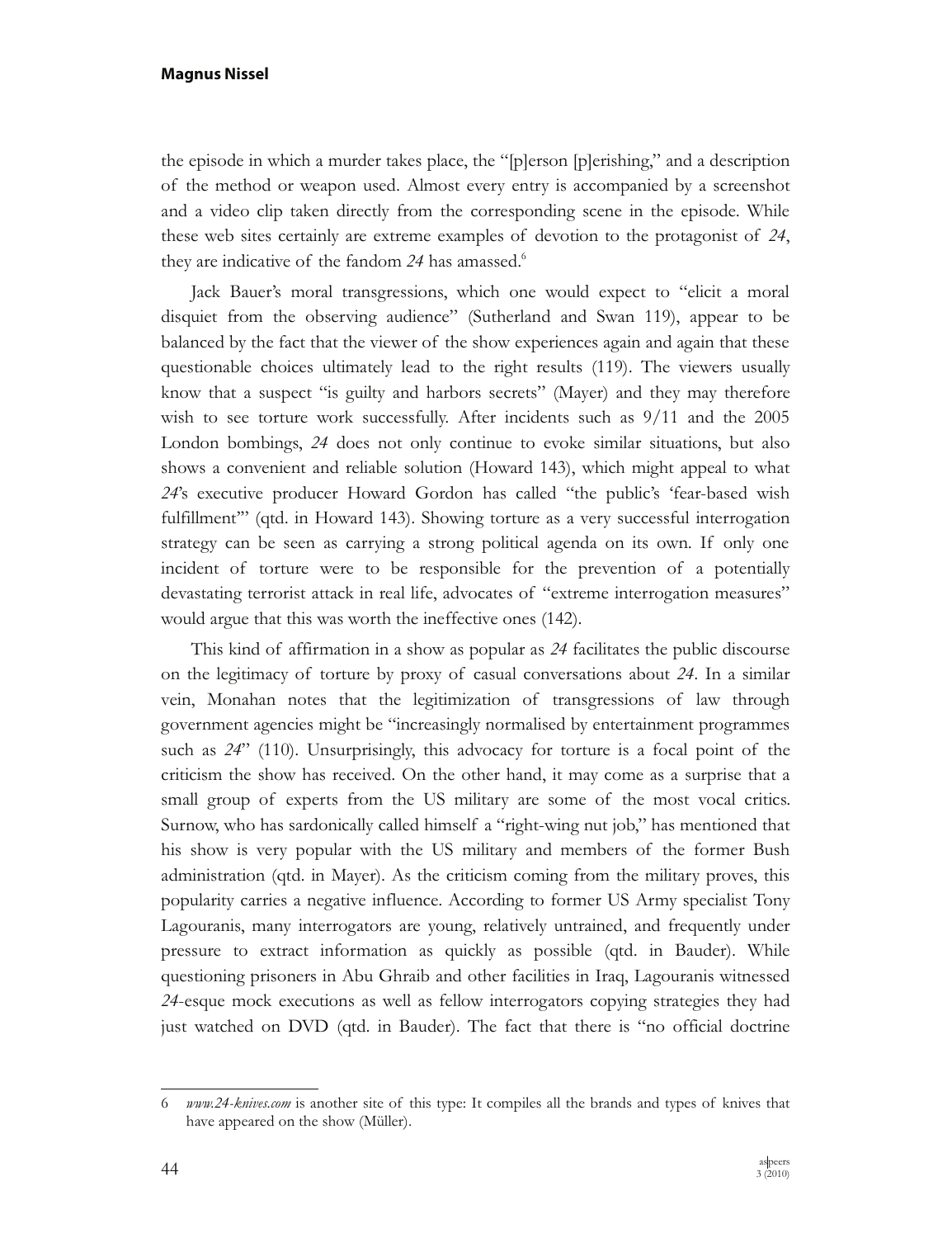about what to do" (Lagouranis qtd. in Human Rights First) has led to people copying ideas from television and movies. Lagouranis, however, notes that he has never seen "pain produce intelligence" (qtd. in Mayer) while he worked in Iraq. Another former member of the armed forces, Colonel Stuart Herrington, notes that if Jack Bauer had worked for him, Bauer would have faced a military court for his actions, and adds that he is "distressed by the fact that the good guys are depicted as successfully employing [...] illegal, immoral and stupid tactics" (qtd. in Bauder). Gary Solis, a retired law professor who has taught the law of war to US Army commanders for years, also emphasizes that Jack Bauer would be a criminal in real life under both US and international laws, but that many of his students sympathize with Jack Bauer. Solis says that he "tried to impress on them that this technique would open the wrong doors, but it was like trying to stomp out an anthill" (qtd. in Mayer).

Gordon responded to criticism by saying that 24 is "not a documentary or a manual on interrogation [...] not a primer on the war on terror. [It is] a television show" (qtd. in Bauder). However, Solis and Lagouranis are not the only experts who witness the direct impact of the show on soldiers, intelligence agents, and the viewing public. General Patrick Finnegan, dean of the United States Military Academy at West Point, feels that the show "promote[s] unethical and illegal behavior and [...] adversely affect[s] the training and performance of real American soldiers." When it comes to international viewers, Finnegan fears that 24 may reinforce negative stereotypes about the US and that it "hurts the country's image" (qtd. in Mayer). A government report released in 2004 also confirms the imitation of techniques shown in popular culture by the US military in Iraq (Human Rights First). According to Jane Mayer, the 2006 Intelligence Science Board (ISB) alludes to several scenarios shown on 24 and their implications for intelligence professionals. The ISB's consensus is that the public opinion as to how and how fast threats need to be averted is directly influenced by television. The public expects agents to behave similar to Jack Bauer since they "have no idea how such a person is supposed to act 'in real life'" (qtd. in Mayer). The people behind 24 are well aware of this. Despite the fact that Gordon claims that they had not "really thought a lot about torture as anything more than a dramatic device" (qtd. in Miller), comments from Surnow feed the suspicion of an intentional political agenda behind 24. While Gordon stresses the fictionality of 24, Surnow is of the opinion that "America wants the war on terror fought by Jack Bauer" (qtd. in Mayer).

Apparently, some politicians and government lawyers share this sentiment: John Yoo, a former official of the Department of Justice who played an important role in the Bush administration's authorization of "abusive treatment of detainees" (Mayer), published the book War by Other Means: An Insider's Account of the War on Terror. He cites Bauer in making an argument for the justification of torture in extreme cases, i.e.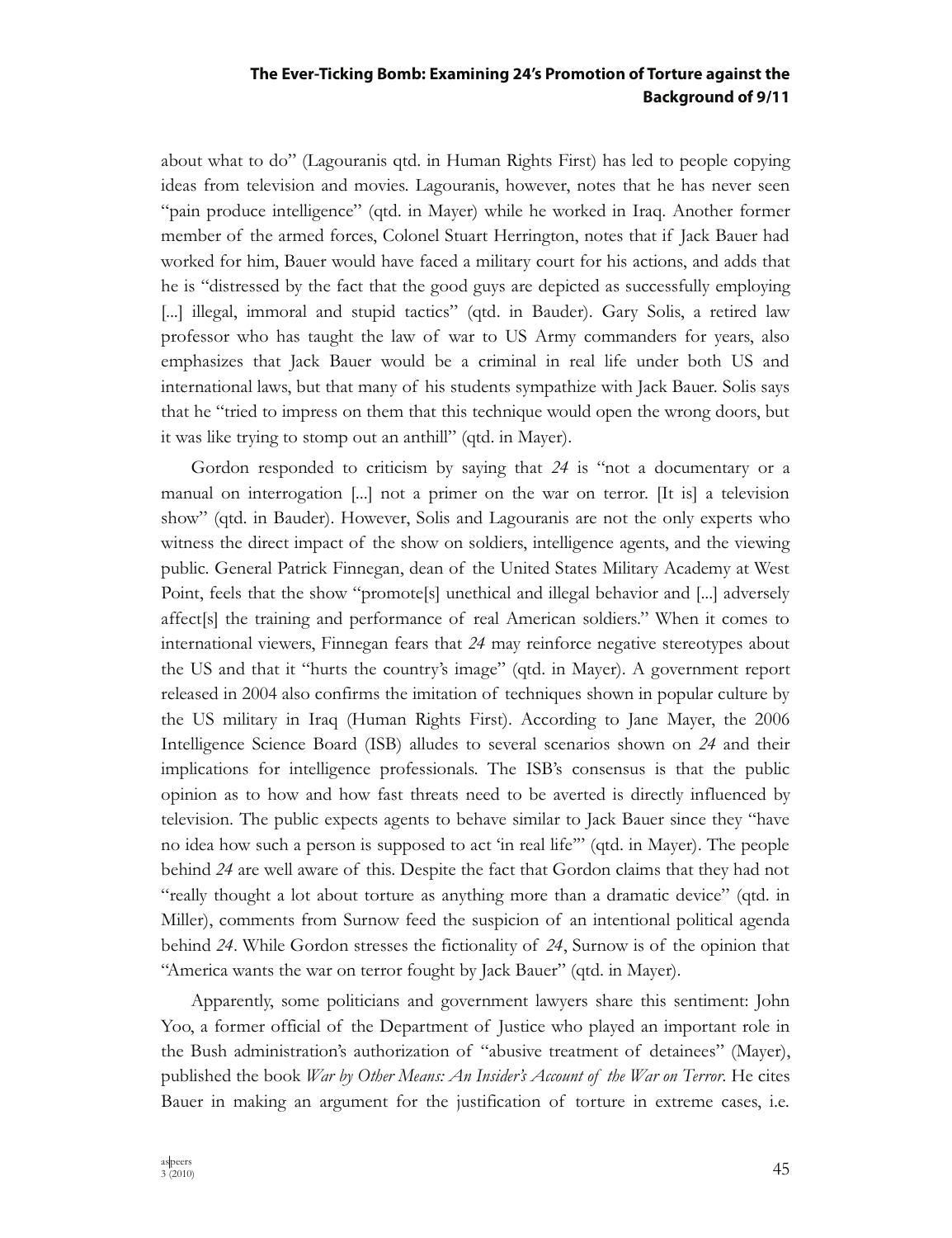ticking bomb scenarios (Lithwick), which shows that the blurring of boundaries between reality and 24 is, at times, initiated from outside the series. Specifically, Yoo's willingness to make direct use of the show's pro-torture logic highlights the political dimension—and thus real-world influence—of 24 even more. A similar instance of 24 serving as the background for real-life legal rhetoric can be found in the question asked by Supreme Court Justice Antonin Scalia during a speech in Canada: "Jack Bauer saved Los Angeles . . . He saved hundreds of thousands of lives [...] [a]re you going to convict Jack Bauer?" (qtd. in Lithwick). Another moment in which "conservatives" speak of '24' as if it were real" (Mayer) was broadcast on Fox News when talk-radio host Laura Ingraham interpreted 24's popularity as being "as close to a national referendum that it's O.K. to use tough tactics against high-level Al Qaeda operatives as we're going to get" (qtd. in Mayer). These quotations can be seen as examples of how collective trauma-i.e. changed attitudes after the shock of 9/11-has made arguments based on 24 politically viable.

While the fictional Jack Bauer openly admits to breaking the law (Lithwick), the aforementioned utterances were made in the context of attempts to partially legalize torture, a cause the creators of 24—Surnow and Cochran—both believe in. Cochran stated that he supports torture in what he calls ""narrow circumstances' and believes that it [could] be justified under the [US] Constitution" (qtd. in Mayer). Surnow has close ties to the "conservative think tank" Heritage Foundation and several members of the former Bush administration, including Karl Rove and the Cheney clan (Mayer). Whereas executive producer Gordon is a self-described "moderate Democrat" and lead actor Kiefer Sutherland stated that he is worried about the "unintended consequences of the show" (qtd. in Mayer), Surnow appears to be the driving force behind 24's conservative undertones, especially considering his statements about 24 and Bauer's patriotism. David Nevins, the former Fox Television network official responsible for acquiring the pilot of 24, further reinforces this notion by saying that "[Surnow's] politics suffuse the whole show" (qtd. in Mayer). He also adds that "[t]here's definitely a political attitude of the show, which is that extreme measures are sometimes necessary for the greater good" (qtd. in Mayer). Surnow was also noticeably absent during a meeting in 2006 organized by David Danzig (Mayer), project director of the anti-torture campaign Primetime Torture, initiated by the advocacy group Human Rights First (Finn). In this meeting, the aforementioned General Finnegan and three other professional interrogators discussed their concerns regarding the impact of 24's portrayal of torture with some of the producers and writers of the show (Finn). The experts also expressed the desire to see a more realistic display of interrogation techniques in general and were willing to demonstrate several legal and nonviolent techniques to the staff of 24 (Mayer). During the meeting, at least one writer admitted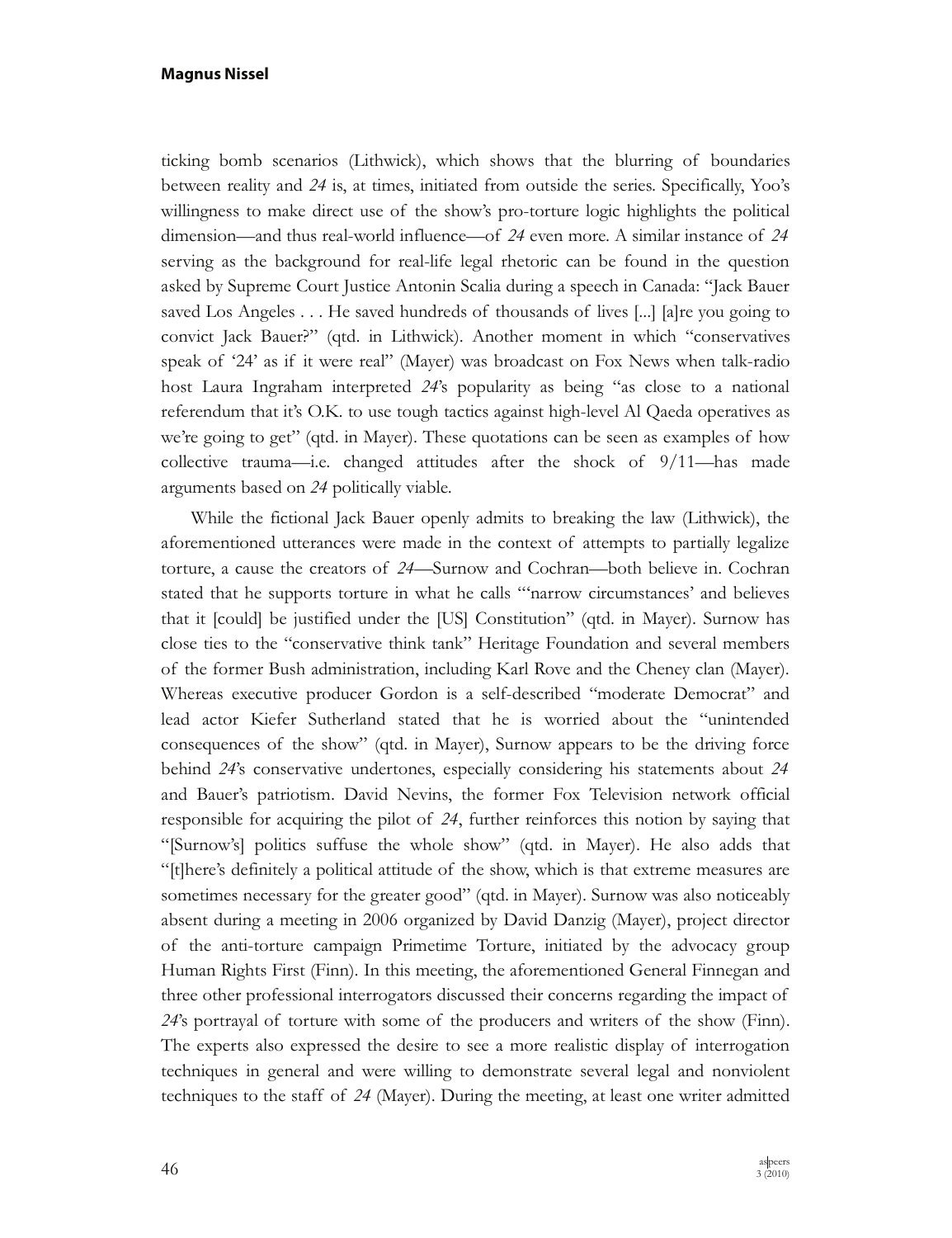to having previously believed torture to be a very effective method of extracting information (Finn).

In an interesting move that once again mixes fact and fiction, the writers of 24 chose to respond to some of the criticism within the framework of the show itself. A controversy about Jack Bauer's use of torture serves as a subplot in season seven. While this fits into the recurring theme of Jack Bauer having to deal with both inner turmoil and criticism from the outside, it can also be seen as  $24$ 's writers "taking on their critics" (Danzig 00:29:36). In any case, this constitutes another kind of blurring between reality and fiction. Yoo's and Scalia's treatment of Jack Bauer as if he were real and 24's borrowing from real-life events were discussed earlier, as was 24's profiting from trauma-induced, culturally rooted anxiety and fear after 9/11. In the plot of season seven, the writers essentially attempt to use  $24$ 's unrealistic premise as a response to criticism based on facts and theories from reality. The following summary of the torture subplot shows how the writers use it as an opportunity to mock one of their most vocal critics and, ultimately, to affirm 24's pro-torture bias.

In the first episode of season seven, Jack Bauer is questioned in a Senate hearing regarding human rights violations committed by the now-disbanded CTU. During the hearing, he admits the use of torture "[a]ccording to the definition set forth by the Geneva Convention" (qtd. in Finn) only to stress the necessity of his actions in order to protect his country. He then admits that he does not regret the choices he has made. Before any meaningful response from the Senate subcommittee can be uttered, the scene is interrupted by an FBI agent allowing Bauer to leave this hearing because the FBI needs his help ("Day 7: 8:00 AM - 9:00 AM"). This early scene of the seventh season reinforces the alleged necessity of torture and reminds the audience that Jack Bauer's help is essential, while ethical and legal consequences are only of lesser importance. Although 24 acknowledges the existence of critics, their position is immediately weakened by the intervention. Not only is this approach antithetical to a genuine critical reflection on torture, the scene is also the lead-in to a prank on one of  $24$ 's more prolific critics. The name of the man leading the charges, Senator Blaine Mayer, is a reference to New Yorker journalist Jane Mayer (Finn). Her article "Whatever It Takes: The Politics of the Man Behind '24" has been one of the most discussed publications on 24's political agenda in general and Surnow's influence in particular. Gordon has confirmed that this name was chosen for the writers' "own amusement" (Finn). The fact that Senator Mayer is killed by terrorists later in the season while Jack Bauer tries to protect him ("Day 7: 9:00 PM - 10:00 PM")<sup>7</sup> seems to confirm Danzig's

Jack Bauer also initially gets framed for the murder ("Day 7: 9:00 PM - 10:00 PM").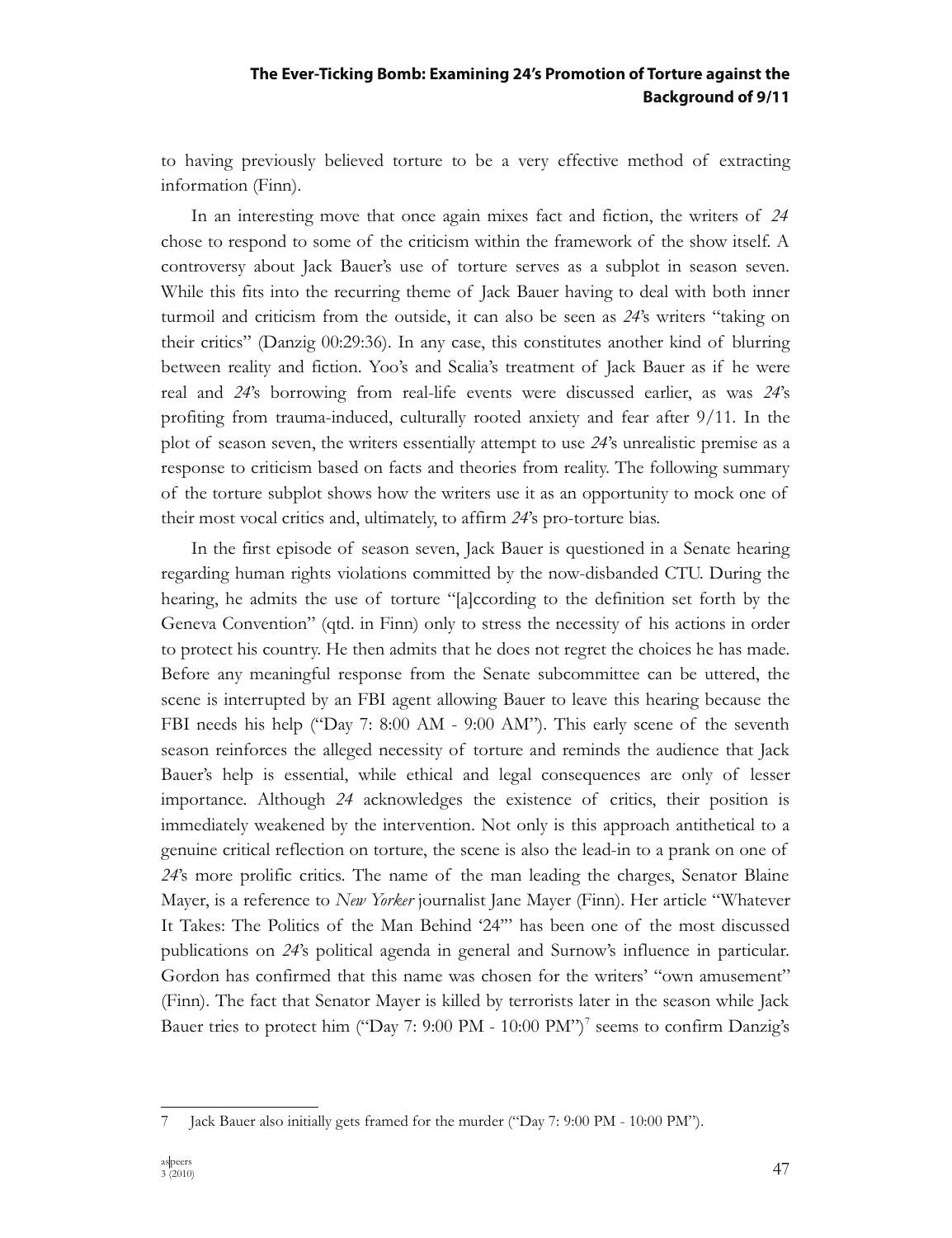fear about 24 trying to take away credibility from their critics by using analogies in the story.

Despite criticism regarding the display of torture prior to season seven, Jack Bauer continues to use torture as an effective interrogation tool in subsequent story lines. In season seven's eleventh episode, the Secretary of Defense asks Senator Mayer to drop the charges against Bauer. A few scenes later, the President herself talks to the Senator while, in the next room, Jack Bauer is secretly torturing Senator Mayer's Chief of Staff Ryan Burnett, who eventually turns out to be working for the terrorists. Bauer is caught and arrested for this incident shortly before he can obtain a confession, but is redeemed during later episodes. In the eleventh episode, the President tells Jack Bauer to rely on his own judgment about what is right ("Day 7: 6:00 PM - 7:00 PM"), echoing situations from previous seasons in which Bauer acted outside the law and received either spoken or unspoken support from the President for breaking the law (Caldwell and Chambers 104; Monahan 112). Unsurprisingly, the writers of 24 did not seize the opportunity to genuinely reflect on the criticism, nor did they have Jack Bauer give up torture and other criminal activities. Essential arguments against torture, such as the attested unreliability of extreme interrogation techniques, are omitted completely. Instead, the utilitarian creed of ends justifying the means is once again exemplified: The last episode of season seven has Jack Bauer point out that he does not regret his actions, but would prefer them not to be needed ("Day 7: 7:00 AM - 8:00 AM"). His opinion thus constitutes a missed opportunity for a change of direction and can be seen as further proof for the intentionality of 24 acting as a vehicle for the legitimization of torture.<sup>8</sup>

# **CONCLUSION**

It is well established that 24 is a commercial success and reaches a large audience. The stories of 24 depict extreme situations that are set in a climate of high levels of fear and danger not unlike 9/11 and its repercussions on society. Story lines following the first season were purposefully written with this context in mind. The appeal of a ruthless and vindictive character like Jack Bauer is amplified by feelings of fear and

<sup>8</sup> While it is impossible to tell how fans of Jack Bauer would have reacted to the character's renouncement of torture, neither the display nor the justification of torture is an inherent requirement for dramatic action and suspense. Furthermore, seeing as the character has frequently suffered physically and emotionally for his questionable choices (Monahan 113), a more ethical modus operandi could be believably written as an attainable form of character development for Jack Bauer.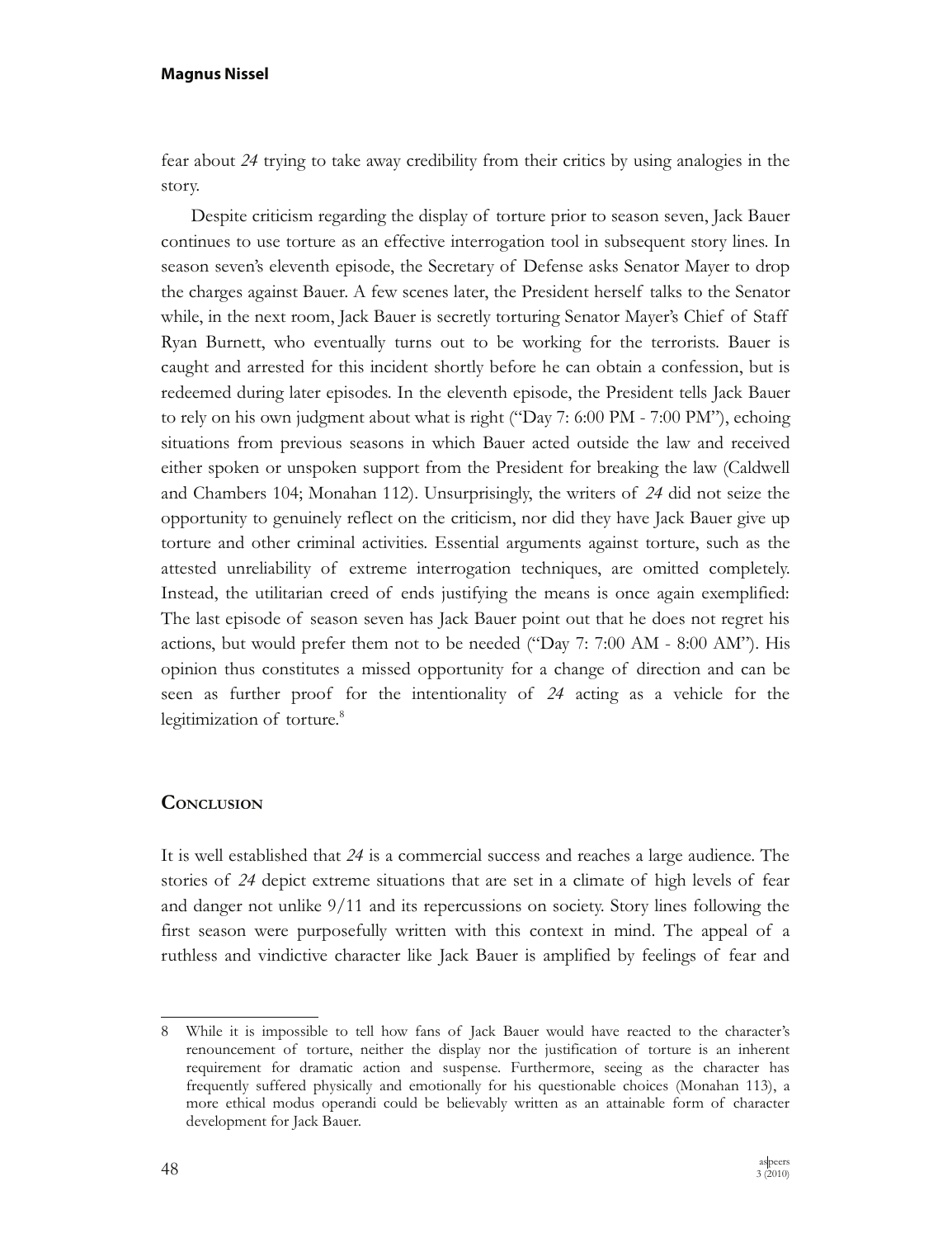revenge towards real-world terrorists. These emotions can be seen to be rooted in a collective trauma caused by the sudden shock of attacks on America.

The fact that 24 continues to earn high ratings shows the scope of its area of influence. Additionally, the quality of this influence can be traced back to numerous references to 24 in Republican political discourse on torture and terrorism. By portraying torture as successful and equating a world that does need torture with an unattainable utopia, 24 promotes the use of extreme methods of interrogation. This has led to Jack Bauer's methods being emulated in reality. Indeed, reports from former government officials and military instructors cite evidence of the series's negative impact on soldiers and interrogators.

Continuing support for Jack Bauer within 24's growing fan base serves to establish a presence of rhetorical devices, such as ticking bomb scenarios and states of exception, among the general population and outside the realm of political discussion. These rhetorical devices help normalize pro-torture logic and overstate the likelihood of similar scenarios in the real world. Despite statements that seemed to suggest that season seven would reflect critically on the show's effect, the writers used this opportunity merely as a way to make fun of one of  $24$ 's most vocal critics and to reinforce the trope of ticking bomb scenarios that presumably necessitate the breaking of the law.

Considering the observations compiled in this paper, it seems important to continue to monitor the cultural and political impact of  $24$ , as it can provide clues about the political climate of the USA and the level of acceptance of extreme and punitive practices in the prevention of terrorism.

# **WORKS CITED**

- American Broadcasting Company. "Season Program Rankings (Part One, 1-100): I. T. R. S. Ranking Report." ABC Medianet. ABC. 31 May 2006. Web. 21 Apr. 2009. <http://abcmedianet.com/web/dnr/dispDNR.aspx?id=053106\_05>.
- Association for the Prevention of Torture. Defusing the Ticking Bomb Scenario: Why We Must Say No to Torture, Always. Geneva: Association for the Prevention of Torture, 2007. APT. Web. 31 Oct. 2009.
- Bauder, David. "Group: TV Torture Influencing Real Life." washingtonpost.com. Washington Post, 11 Feb. 2007. Web. 31 Oct. 2009. <http://www.washingtonpost.com/wp-dyn/content/article/2007/02/11/ AR2007021100440.html>.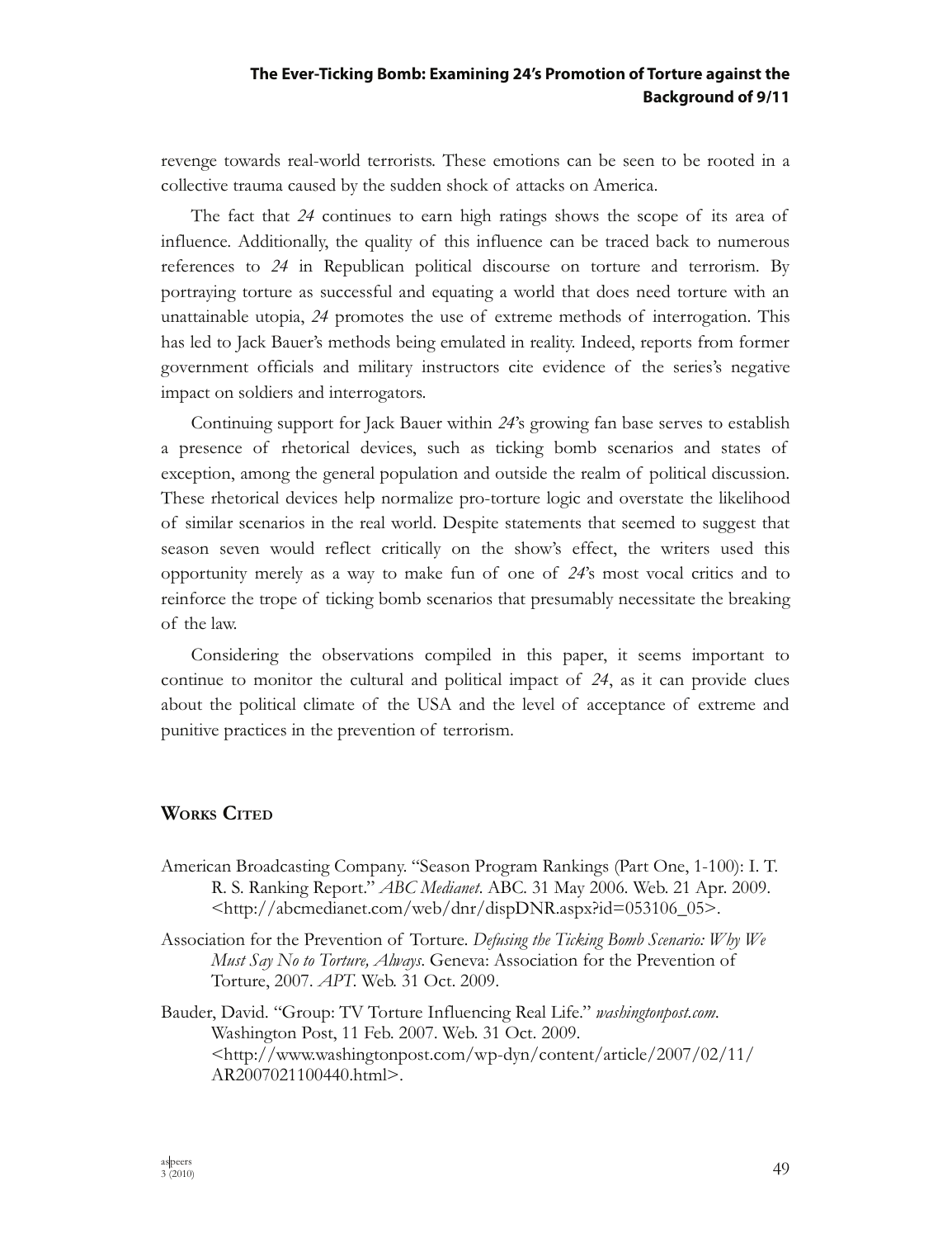- Caldwell, Anne, and Samuel A. Chambers. "24 After 9/11: The American State of Exception." Peacock, Reading 97-108.
- Chamberlain, Daniel, and Scott Ruston. "24 and Twenty-First Century Quality Television." Peacock, Reading 13-24.
- Danzig, David. "Authors@Google: David Danzig, Primetime Torture." YouTube. Google, 29 Feb. 2008. Web. 31 Oct. 2009.
- "Day 7: 2:00 PM 3:00 PM." 24. Fox. 02 Feb. 2009. Television.

"Day 7: 6:00 PM - 7:00 PM." 24. Fox. 02 Mar. 2009. Television.

"Day 7: 7:00 AM - 8:00 AM." 24. Fox. 18 May 2009. Television.

- "Day 7: 8:00 AM 9:00 AM." 24. Fox. 11 Jan. 2009. Television.
- "Day 7: 9:00 PM 10:00 PM." 24. Fox. 16 Mar. 2009. Television.
- Eggen, Dan. "Bush Authorizes Domestic Spying: Post 9/11 Order Bypassed Special Court." washingtonpost.com. Washington Post, 16 Dec. 2005. Web. 31 Oct. 2009.
- Finn, Peter. "Day of Reckoning: As '24' Returns to Face Another Dawn, Jack Bauer Is Just as Tortured as Anyone." washingtonpost.com. Washington Post, 10 Jan. 2009. Web. 31 Oct. 2009.
- Furby, Jacqueline. "Interesting Times: The Demands 24's Real-Time Format Makes on its Audience." Peacock, Reading 59-70.
- Howard, Douglas L. "You're going to tell me everything you know': Torture and Morality in Fox's 24." Peacock, Reading 133-45.
- Human Rights First. "Soldiers Have Imitated What They See on TV." Human Rights First. Human Rights First, n.d. Web. 31 Oct. 2009.
- Jack Bauer Torture Report. N.p., n.d. Web. 31 Oct. 2009.
- Kruttschnitt, Christine. "Eigentlich muss Jack Bauer sterben." stern.de. Gruner, 11 Jan. 2009. Web. 31 Oct. 2009.
- Lithwick, Dahlia. "The Fiction Behind Torture Policy: The Lawyers Designing Interrogation Techniques Cited Jack Bauer More Frequently than the Constitution." Newsweek. Newsweek, 26 July 2008. Web. 22 Feb. 2010.
- Mayer, Jane. "Whatever It Takes: The Politics of the Man Behind '24." The New Yorker. Condé, 19 Feb. 2007. Web. 31 Oct. 2009.
- Miller, Martin. "24' Gets a Lesson in Torture from the Experts." Los Angeles Times. Tribune, 13 Feb. 2007. Web. 31 Oct. 2009.
- Monahan, Torin. "Just-In-Time Security: Permanent Exceptions and Neoliberal Orders." Peacock, Reading 109-17.
- Müller, Martin. www.24-knives.com. N.p., 2008. Web. 23 Jan. 2010.
- Neal, Arthur G. National Trauma and Collective Memory: Extraordinary Events in the American Experience. New York: Sharpe, 2005. Print.